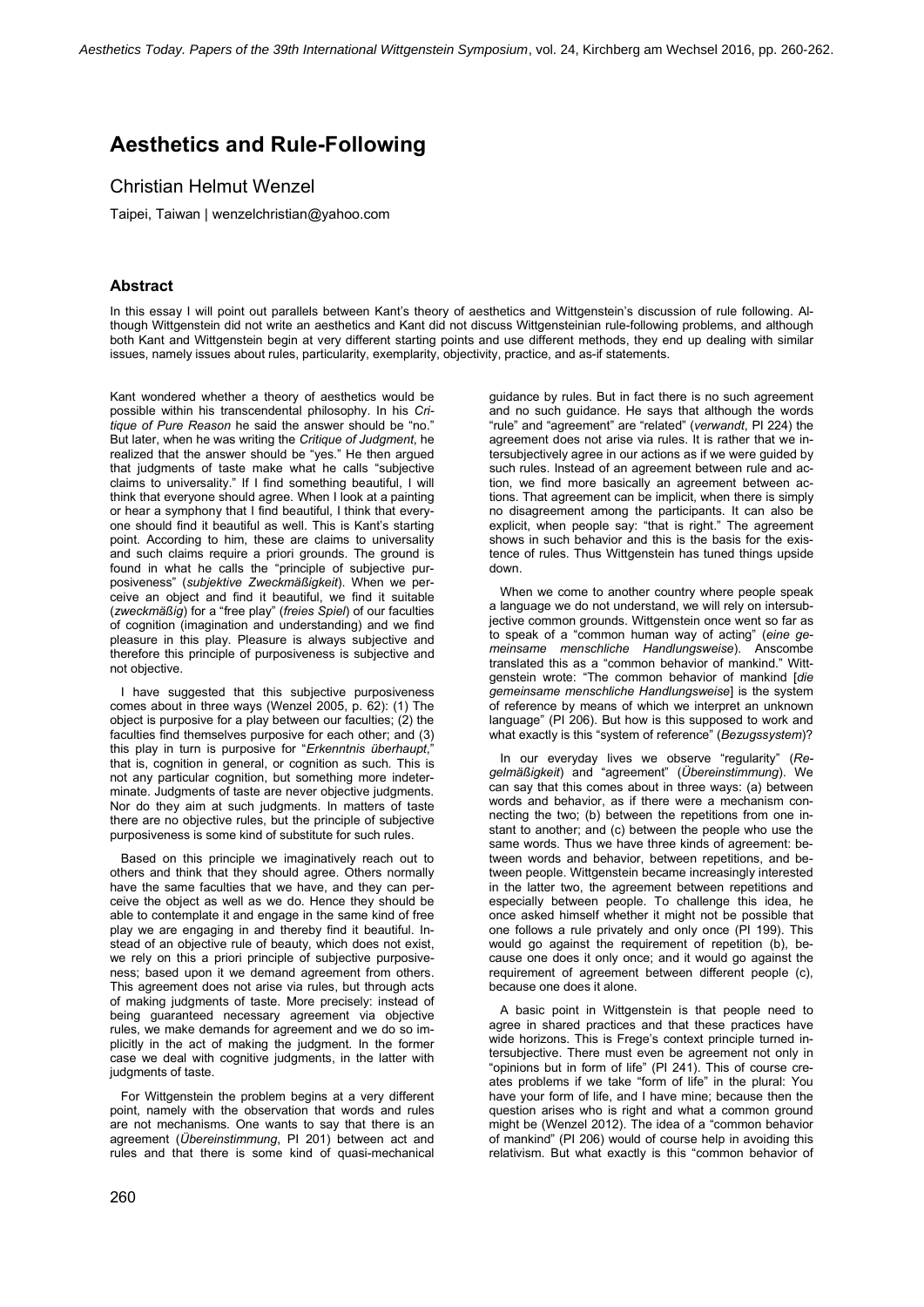mankind"? Wittgenstein, it seems to me, is rather quiet on this issue, at least in the Philosophical Investigations.

Very differently from Kant, Wittgenstein did not venture into any kind of faculty talk. Nor did he discuss some kind of categorical imperative. He did not try to resolve issues about rule following by turning to faculties of cognition, such as a faculty of imagination (Einbildungskraft) and a faculty of understanding (Verstand). Nor did he turn to any kind of a priori categories, time and space, schemata, or even reason (Vernunft), and try to build on them. It is as if he wanted to avoid Nietzsche's criticism, who accused Kant of solving problems "vermöge eines Vermögens," that is by invoking faculties. To bring out Nietzsche's joke and play with words in English, we may say that Kant solved his problems "by means of means." For Kant there were explanations of this kind, not so for Wittgenstein. This is a central difference between the two. But if we look into the details, similarities will become apparent, particularly in Kant's third Critique. Many of the later Wittgensteinian considerations have an aesthetic touch and this allows for connections with Kant.

1. The as-if. When dealing with objective judgments, we think it is the object that forces two judgments to agree with each other. If you say the house is made of stone and I say it is made of wood, then we will go and see and let the facts decide. The house is a third element mediating between your judgment and my judgment. Kant in the first Critique uses the Latin phrase "consentientia uni tertio,  $consentiunt$  inter se" (A 820/B 848). If two judgments agree with the object, they must agree with each other. For Kant, predicates such as "being made of stone" and "being made of wood" come with rules of application. Kant is aware that this is problematic and leads to a regress as soon as we ask by means of which further rules these rules are applied. Although Kant is aware of the problem, he does not go into it. Wittgenstein is very different here, as we see in his rule-following discussions.

But in the third Critique Kant is clear from the start that in matters of taste this does not work anyway. The predicate "beautiful" is fundamentally different from a predicate such as "being made of wood." There is no rule of application that would come with it. The object cannot function as a third and mediating element, a "uni tertio," by means of which you and I would be forced to agree. An objective rule is completely missing.

Instead, according to Kant, when I make a judgment of taste, I simply demand that others must agree, and I base my demand on the free play that I happen to engage in and on the feeling of pleasure that I feel in this play. On the one hand. I demand agreement as if my judgment was objective, which it is not. It is  $my$  free play and  $my$  feeling of pleasure and not that of others. There is no objective rule. On the other hand it is as if my judgment were merely subjective, which it is not either, because my feeling is based on an a priori principle, namely the principle of subjective purposiveness, and based on it I demand agreement from others. But this agreement is demanded and not guaranteed. The principle cannot fully take the place of the third element, the uni tertio. Instead, I must reach out to others more directly. I must demand of others to engage in such a play with their own faculties. They must do something, and I imagine others doing something. This is not quite a shared practice as Wittgenstein has in mind, but it gets close.

But there is a difference. In Kant there is an intrasubjective play going on, namely my play of faculties. Kant is here doing some kind of transcendental psychology. Although it is my play, it is not private either; Kant says it is not "personal." because certain ingredients are universally shared, namely the faculties and the principle of subjective purposiveness. But Wittgenstein shies away from trying to give reasons from the inside, the intra-subjective. He prefers to stay more outside, so to speak, on the level of the inter-subjective. He observes agreement between practices, and instead of looking for common grounds on the inside he looks for something common on the outside, in traditions, practices, and forms of life.

According to Kant's aesthetics you play with your representations of the object and I play with my representations. We are not identical, neither are our plays. We are individuals, the judgments are particular acts, and there is no rule forcing us to agree. "Beautiful" is not an objective predicate. But from a transcendental point of view, we share the same faculties and the a priori principle of purposiveness is available to all human beings. We are not completely separate individuals, which is important for Kant. Although Wittgenstein once mentions the "common behavior of mankind," he does not give a positive account, and the "forms of life" tend to remain local and in the plural.

2. Exemplarity. Wittgenstein in his rule-following discussions avoids generalizations and prefers to focuses on particularity and situatedness. I teach you something, and you try to get it right. You do this by intuition and trial and error until it seems to you that you know what I mean. In the end I might be content with your performance and say "right, this is what I mean," even though I do not know what went on in your head. There is something similar in Kant. For him the free play is not determined by rules. Hence there is something ineffable about beauty and one must play with the object oneself. Objects of art and nature that we find beautiful are exemplars, and so are our judgments of taste. Each judgment is new and unique. It is itself an exemplar. It seems to us that we cannot but find the object beautiful; we demand that others agree. Kant speaks of a necessity of the assent of all to a judgment that is regarded as an example of a universal rule that one cannot produce" (Kant, Critique of Judgment, section 18; see Wenzel 2005, p. 78). Artists produce works of art that incorporate such judgments. Other artists contemplate their works and take them as exemplars, trying to read off the rules as if there were any.

Similar in Wittgenstein, each calculation is something new, a new act happening right there and then. The question of right and wrong relies on communication and agreement through others (Kusch 2006, pp. 177-206). Calculation is social and culturally imbedded. It needs to be taught and the teacher explains a rule by showing and giving examples to the pupil. Although there are objective rules, Wittgenstein points out the basic need for intersubjective agreement in practice. This is comparable to the Kantian demand for agreement in judgments of taste. Furthermore, often the examples Wittgenstein considers are delicate and fine-tuned, and sometimes they are related to aesthetics, such as aspect switches and absolute pitch (see Wenzel 2010).

3. Free play. In Kant, the free play of our faculties is a play with rules. It is imagination and understanding that play with each other when we contemplate a painting or when we listen to a piece of music. Understanding is the faculty that provides rules, for instance about colors, shapes, rhythm, or meter, when we recognize something as having a certain color, shape, rhythm, or meter. Imagination on the other hand is more like phantasy. It freely combines what is given and produces something new. Imagination plays with those rules of colors, shapes, rhythm, and meter